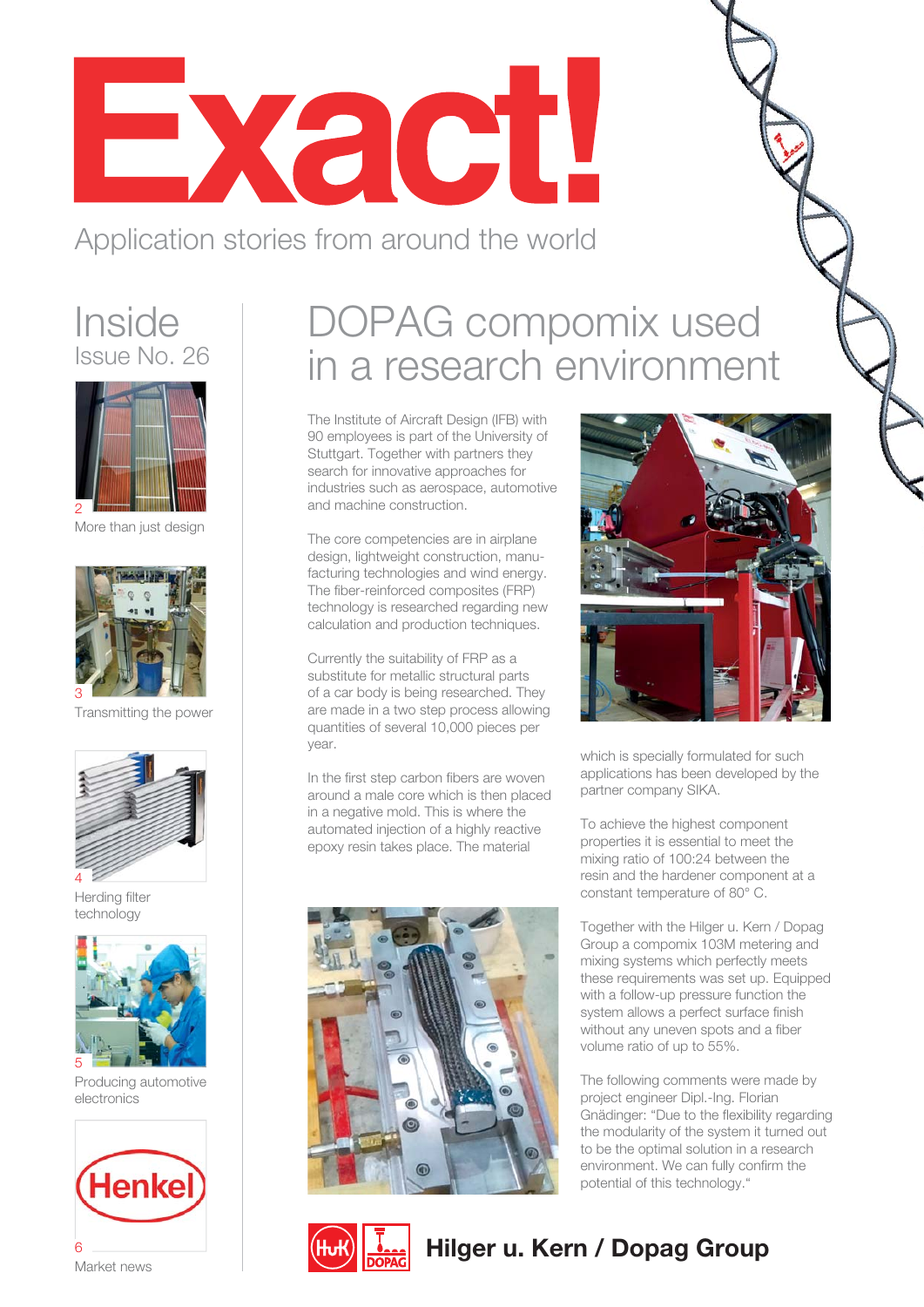

To ensure the production capacity for the  $300 \text{ m}^2$  facade, the processes had to be optimised.

The encapsulation of the panel with a low viscosity, transparent 2K silicone is one of the critical processes as no air bubbles are allowed. Since the required quality could not be guaranteed by mixing the silicone manually, alternatives

The optimal solution was found at DOPAG Switzerland. An eldomix 101 metering and mixing systems

generation.

had to be found.

A single panel consists of two layers of glass equipped with 4 pre-made dye solar cell modules for the power

### More than just design



Pioneer in the dye solar cell production uses DOPAG eldomix metering and mixing system

with 12 l material pressure vessels, gear metering pumps and a 2K valve. In addition the system is able to evacuate the material before it is processed avoiding any trapped air.

The eldomix system offers several adjustable parameters such as mixing ratio and flow rate. This enabled Solaronix engineers to research and find the best parameters for their application. As a result the encapsulation process of the photovoltaic panels was effectively shortened to just a few minutes.

The metering technology has convinced Romain Fabre, Project Manager at Solaronix, that the process reliability is ensured and operating the system is very simple.





÷ Center in Lausanne will be the first public building in the world with a multi-coloured dye solar cell facade. The remarkable design in combination with the opportunity to produce renewable energy met exactly the requirements of the project. Furthermore, EPFL is the birth place of this technology which was invented by Prof. Michael Graetzel.

The EPFL Convention

The translucent photovoltaic panels are manufactured by Solaronix in Aubonne, Switzerland. The company was founded in 1993 and was the first start-up company to acquire an EPFL license for the dye solar cell technology.

For more than 15 years now, Solaronix is supplying worldwide the components involved in the development and the fabrication of dye solar cells.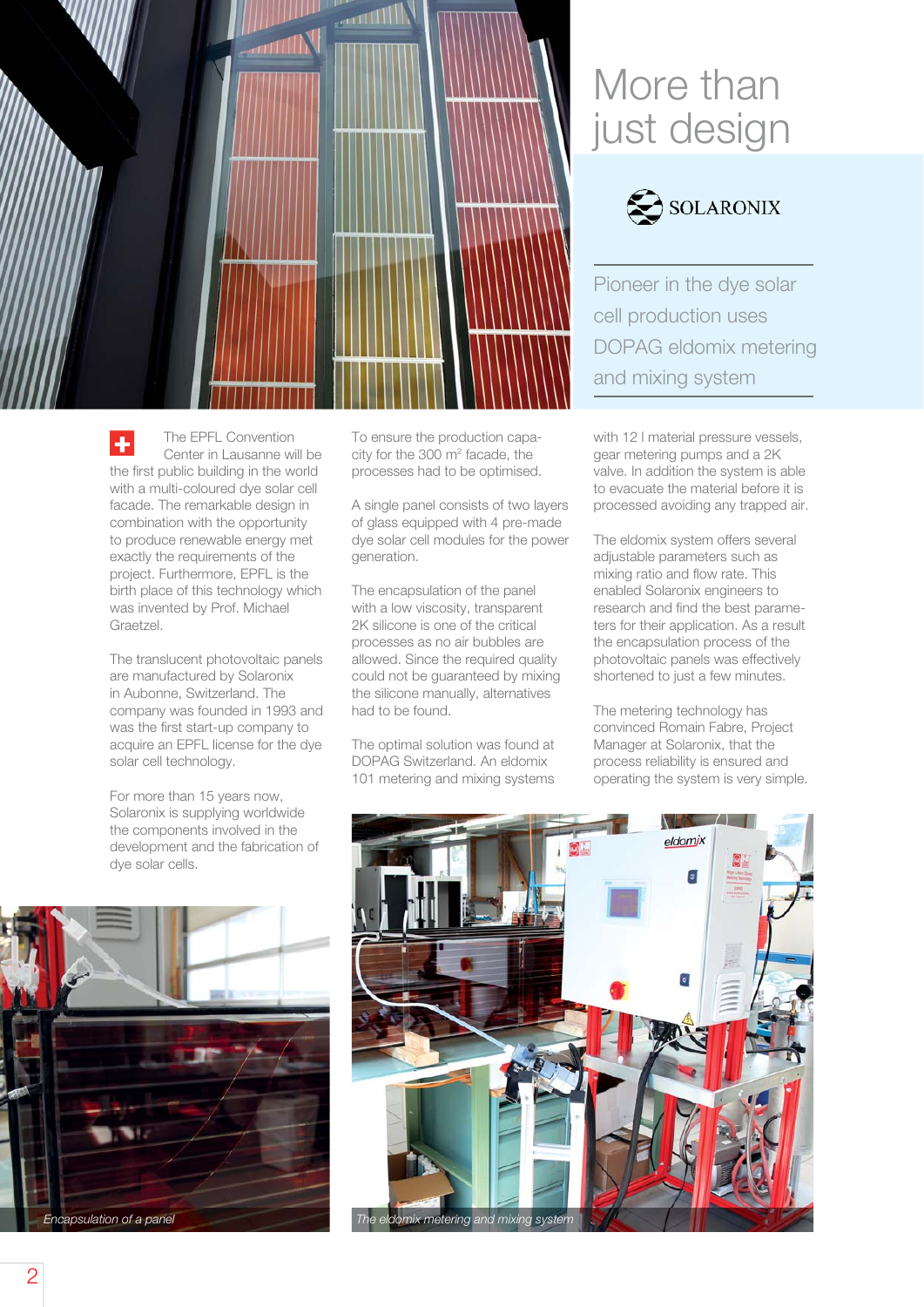

#### Shanghai GKN Drive Shaft Co., Ltd. (SDS) started his business in 1988. It was one of the first joint venture companies with foreign investors established in China for automotive components.

Meanwhile, more than 3600 employees at different locations within China produce high end automotive part such as propshafts, sideshafts and much more. With more than 14 million sideshafts produced per year, SDS has a leading position in the production of these automotive parts in China.

Sideshafts are used for the dynamic connection between engine and driving wheels, transmitting power and allowing steering angles. Each sideshaft has two constant

velocity joints – a fixed joint at the wheel end and a plunging joint at the gearbox end, connected by an interconnecting shaft.

During the assembly process of sideshafts it is necessary to apply grease as well as adhesives in different process steps.

The newest technology produced for car models such as the Passat. Golf or Touran requires an adhesive bead onto the cap of the sealing system which is then bonded to the joint. This requires a high reliability of the bead length and diameter.

These sealing systems are required to keep the lubricant inside the joint and to prevent dirt, and moisture or any other contaminating substance

## **Transmitting** the power



Metering equipment from the Hilger u. Kern / Dopag Group used to produce sideshafts

from getting into the joint. Focussing the requirement to save workspace the local DOPAG sales manager Johnson Hu suggested using a compact dispensing system to apply the pasty 1K polyurethane.

A DOPAG P80-SV drum pump is feeding the material to a membrane dispensing valve mounted on a XYZ table. After placing the components into a fixture the dispensing unit then applies the appropriate volume of the adhesive.

This solution fully complies with the requirements of SDS to have an easy to operate metering system. In addition it has proven to be an important advantage to have short delivery times for spare parts if they are needed.



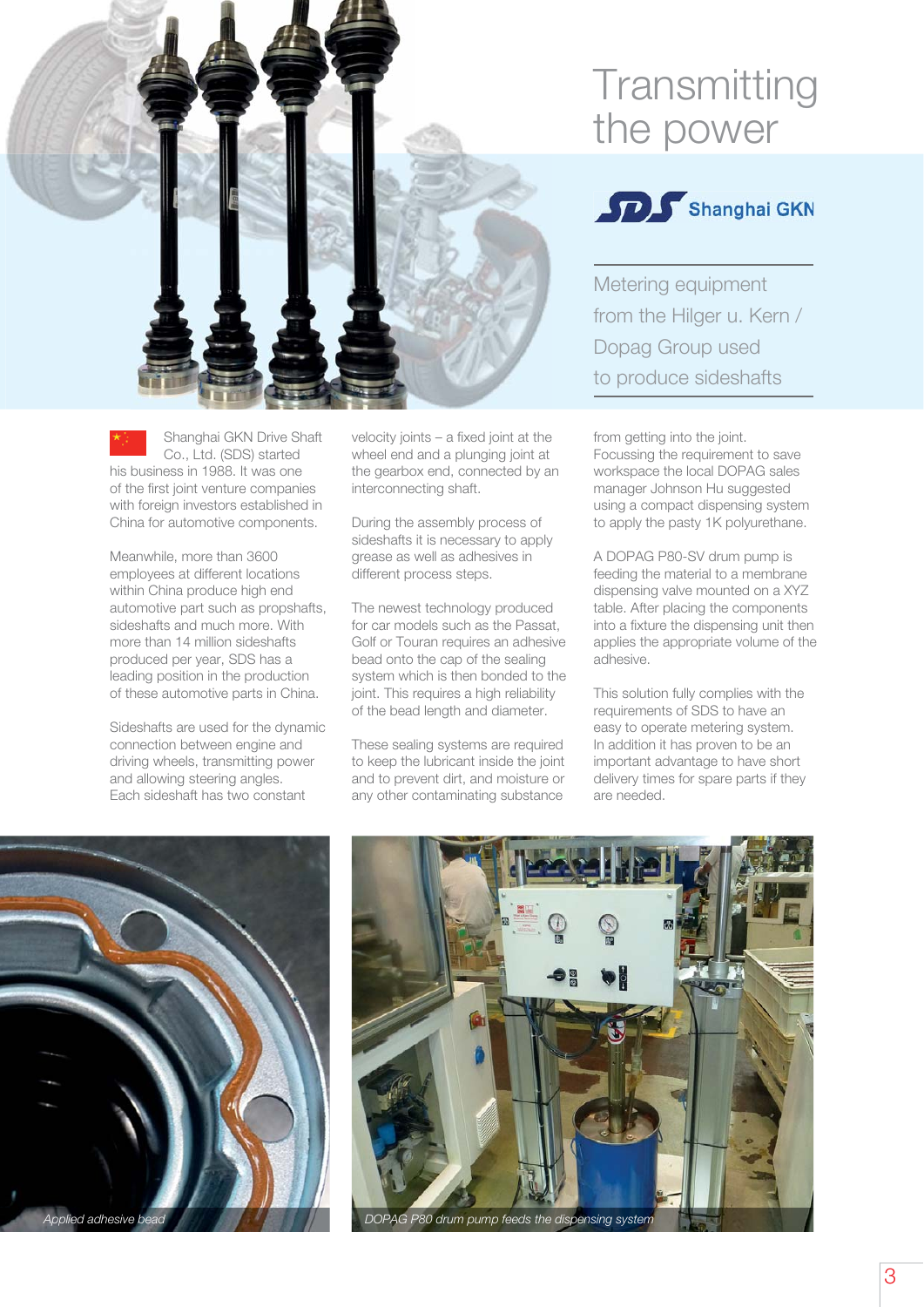## Herding filter technology

DOPAG eldomix 603 metering and mixing system used for the production of plastic filter elements

In April 1977 Walter Herding founded the company Herding GmbH filter technology in Amberg, Germany.

Today the company employs 250 people and has eight subsidiaries and partnerships in nine countries.

The success story for the company began in 1980 with the invention and patent application for a surface filtration solution using rigid body filter elements. These filters have a longer life time than comparable conventional textile or paper filters.

Highly qualified employees put Herding into a position to supply the complete filtration systems to customers from just a single source.

This includes the whole range of services such as requirements analysis, consulting, customised design, installation, commissioning and maintenance of the filter systems.

The products from Herding GmbH filter technology are used in various markets like the automotive industry, food industry or in cement plants. They already comply with future environmental requirements.

The base body (rigid body) consists of sintered polyethylene (PE). The surface of the filter is formed by a microporous and hydrophobic PTFE coating which is firmly embedded in the base body.

During the assembly of the filter unit a PE heading section is bonded onto the end of the base body to stabilise and fix the whole filter element.

Previously the dispensing of the adhesive took place by means of a XYZ table which has now been replaced with a 6-axis robot. This new solution enables a more flexible application and a doubling of the flow rate.

A DOPAG eldomix 603 metering and mixing system is used to process the high viscous, thixotropic and abrasive material in a fixed mixing ratio at a constant process temperature.

After the adhesive is dispensed onto the PE head the manual fixation to the base body takes place. The cycle time of the entire process is less than 10 seconds.

Comments made by Herding Operation Manager Wolfgang Raabe were that "The Hilger u. Kern / Dopag Group was known as a reliable and competent supplier of metering and mixing equipment. The speed of response to requests as well as the professional preliminary tests at the technical centre in Mannheim have confirmed that the Hilger u. Kern / Dopag Group was the right choice."



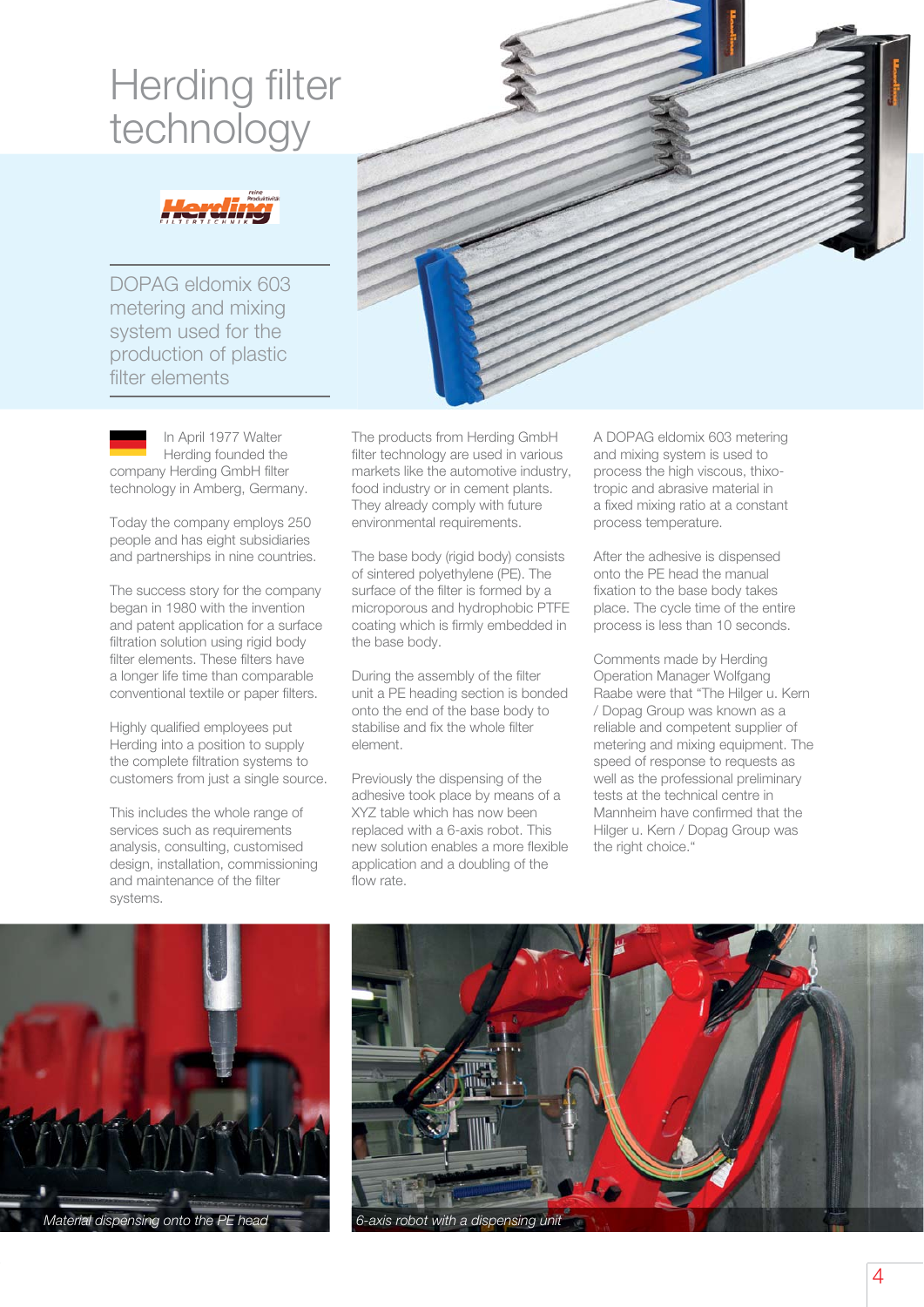

HELLA is one of the world's top 50 automotive suppliers. Around the globe, HELLA has approximately 28,000 employees, 5,000 of whom work in research and development.

HELLA Shanghai Electronics Co., Ltd. (HSE) is a development and manufacturing centre for HELLA in China and Asia Pacific for research & design activities and manufacturing of automotive electronics.

The main products of HSE are automotive electronics and electronic components, including body control modules, remote keys, memory seat modules and much more.

An expansion of the laboratory,

workshop and warehouse of HSE was completed in 2012, with a total area of 11,600 square meters.

This expansion also included the optimisation of a semi-automatic production of electronic control units for the anti-lock braking system type 8.6 to meet the required production capacity of more than 160,000 pieces a year.

During the assembly of the printed circuit board different beads of a pasty one component silicone adhesive needs to be metered and dispensed to pre-defined areas to fix the components.

It was whent the performance of the previously installed competitor systems did not meet the requirements of HSE, that Hilger u. Kern

### Local support



HELLA Shanghai Electronics Co., Ltd. takes advantage of local support

Shanghai got involved to find the appropriate metering equipment for this application and came up with a solution containing a P30 drum pump to supply the adhesive to a membrane dispensing valve which is mounted on a XYZ table.

A material pressure regulator is used to avoid over pressure of the material during dispensing. The production of the electronic control units run with a cycle time of 106 seconds per unit.

The performance of the metering system helped to improve work efficiency by more than 30% and in addition the maintenance for operators is very easy. But even more important for Jason Zhang, Project Engineer at Hella Shanghai, was the local support of the Hilger u. Kern / Dopag Group.